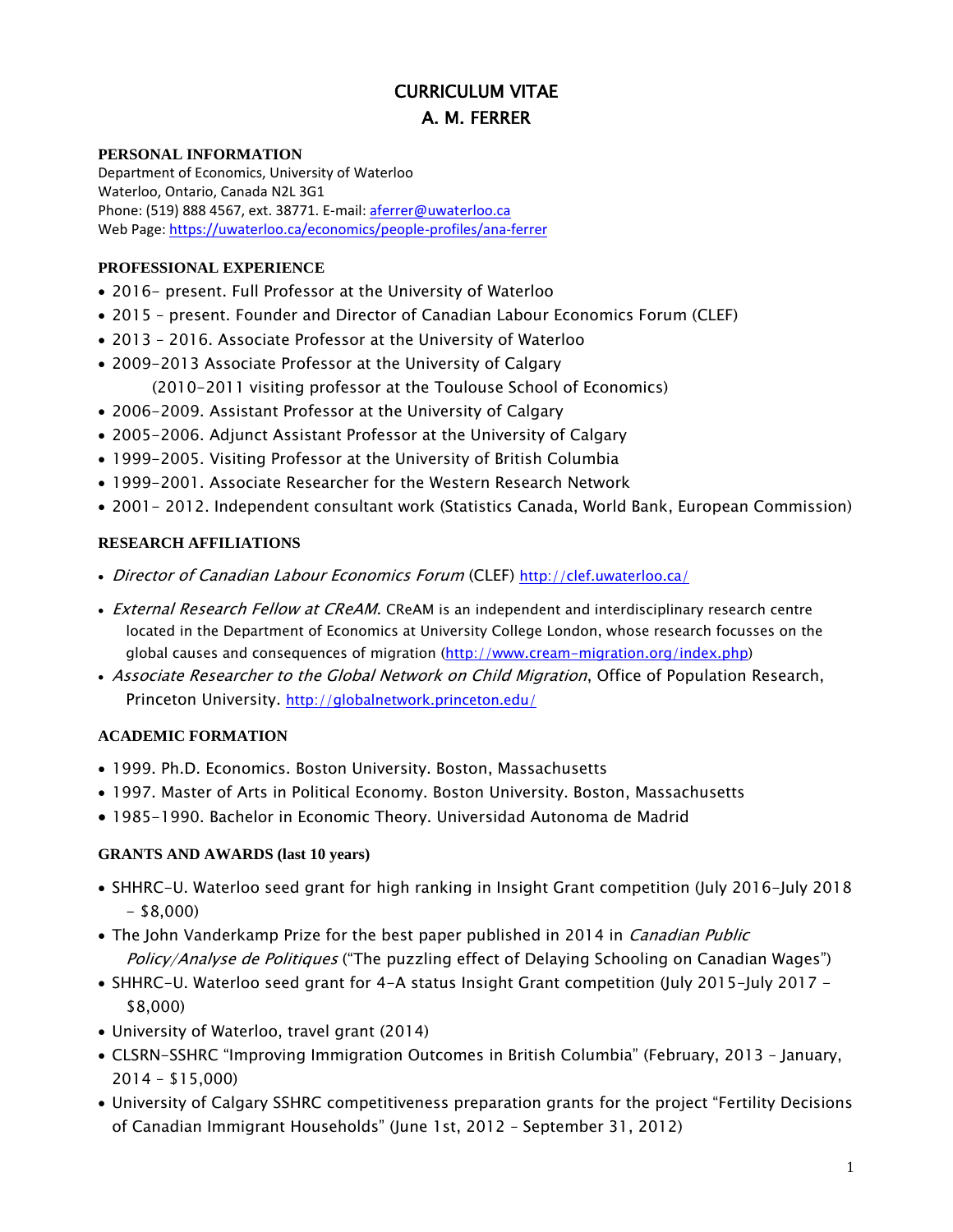- Social Sciences and Humanities Research Council of Canada Standard Research Grant: "The delay of post-secondary schooling decisions" (May 2011 to March 2013 – \$24,000)
- CLSRN "Education, Training and school-to-work transitions" (September, 2006 September, 2007 – \$5,000)

## **RESEARCH INTERESTS**

Education, Labor Markets, Immigration, Economics of the Family

### **REFEREED PUBLICATIONS**

- "Occupational Skills and Labour Market Progression of Married Immigrant Women in Canada" (with Alicia Adsera), *Labour Economics.* Vol.39 (2016), pp.88-98.
- "The fertility of married immigrant women to Canada" (with Alicia Adsera), (2016*) International Migration Review*, Volume 50, Issue 2, Pages: 475–505.
- "The Social Rate of Return to Investing in Character: An Economic Evaluation of Alberta's Immigrant Access Fund Small Loan Program" (with Herbert Emery ) *Journal of international Migration and Integration* (2015), vol.16(2), pp. 205-224
- "Immigrants and Demography: Marriage, Divorce, and Fertility" (with Alicia Adsera) *Handbook on the Economics of International Migration, Volume 1A*, edited by B. R. Chiswick and P. W. Miller for the "Handbooks in Economics Series", Kenneth J. Arrow and Michael D. Intriligator eds., Elsevier B.V. 2014
- "Canada's Immigration Policy: Recent changes and developments" (with Garnett Picot and Craig Riddell), *International Migration Review,* vol. 48(3), pp.846-867. Fall 2014*.*
- *"*The Puzzling Effect of Delaying Schooling on Canadian Wages" (with Alicia Menendez), *Canadian Public Policy* (Fall 2014), vol.40(3), pp.197-208. John Vanderkamp Prize 2014
- "The Myth of Immigrant Women as Secondary Workers: Evidence from Canada" (with Alicia Adsera) *American Economic Review Papers and Proceedings* (2014), vol.104(3), pp. 360-364.
- "Factors influencing the fertility choices of child immigrants in Canada" (with Alicia Adsera) *Population Studie*s (2014) vol.68(1) pp.65-79
- "Family Friendly Benefits?" (with Lynda Gagne) *Journal of Management and Organization* (2013) vol.10(6), pp.721-747.
- "Fertility Patterns of Child Migrants: Age at Migration and Ancestry in Comparative Perspective", (with Alicia Adsera, Wendy Sigle-Rushton and Ben Wilson), (2012), Migrant Youth and Children of Migrants in a Globalized World, *the Annals of the American Academic of Political Science*, (Sept 2012); vol.643(1), pp.160-189
- "The long term consequences of business cycles for human capital accumulation" (with David Green and Herb Emery), (2012) *Industrial & Labor Relations Review* vol.65(3), pp.708-734
- "Evidence of the Association between Household Food Insecurity and Heating Cost Inflation in Canada from 1998–2001" (with Jesse Matheson, J. Herbert Emery, Aaron C. Bartoo, Sharon I. Kirkpatrick, Valerie Tarasuk, Lynn McIntyre) (2012), *Canadian Public Policy* (2012), vol.38(2), pp. 181-215.
- *"Unemployment Insurance Savings Accounts in Latin America: Overview and Assessment" (*with Craig Riddell) (2011). In R. Holzmann and M. Voldopivec eds. Reforming Severance Pay: An International Perspective. World Bank Publications, Washington D.C. (2011), pp. 211-238 (Previously published as IZA *Working Paper 5577*, 2011)
- *"The Fertility Decisions of Canadian Immigrants"*, (with Alicia Adsera) in Canadian Immigration: Economic Evidence for a Dynamic Policy Environment. Ted McDonald, Elizabeth Ruddick, Arthur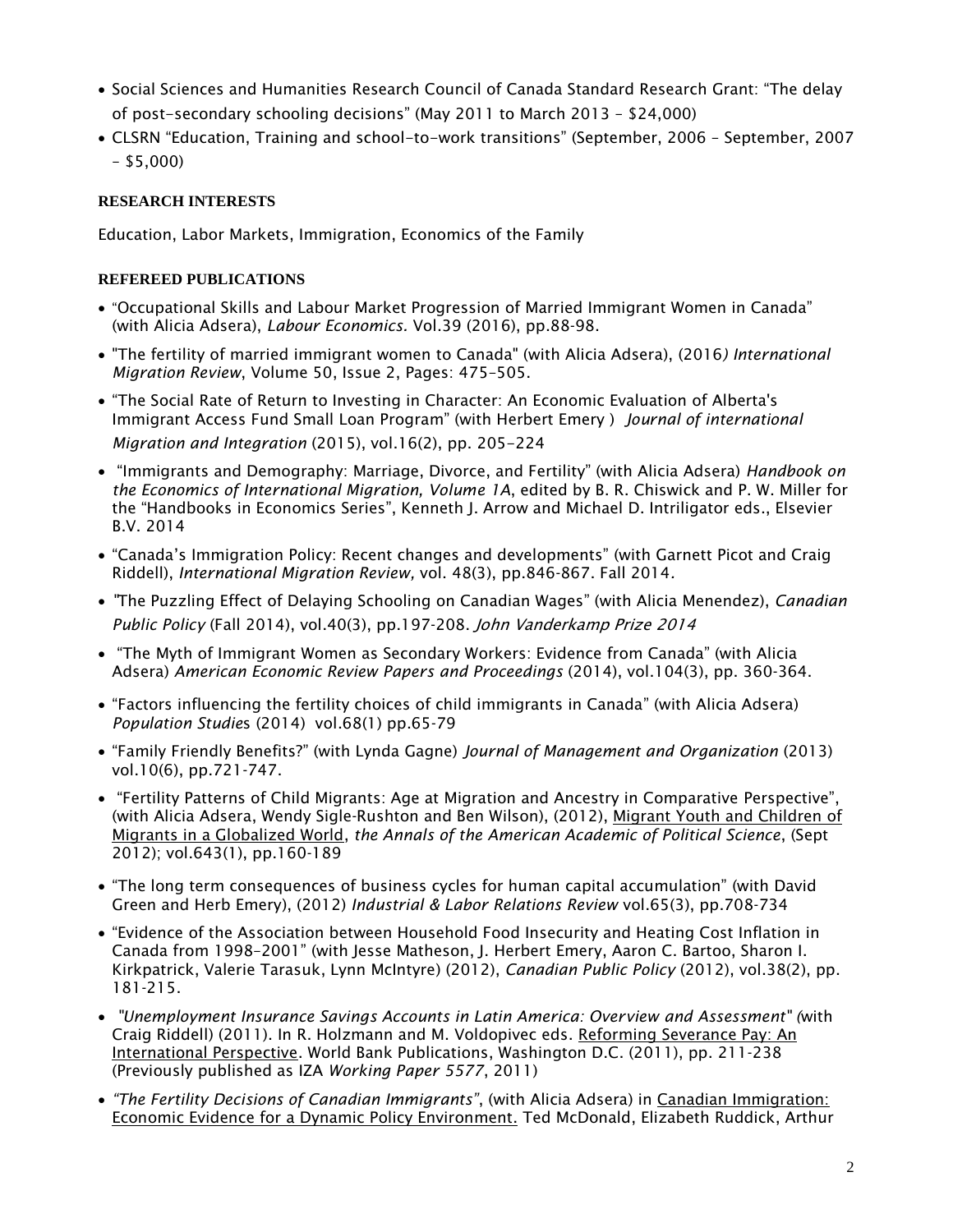Sweetman, and Christopher Worswick, eds. 2010, (Montreal and Kingston: McGill-Queen's University Press, Queen's Policy Studies Series), pp: 283-310

- "Marriage Market Imbalances and the Labor Force Participation of Canadian Women" (with Herb Emery) (2009). *Review of Economics of the Household*: vol 7(1): pp 43-57
- "Should Workers Care about Firm Size?" (with Stephanie Lluis) (2008). *Industrial Labor Relations Review* vol. 62 (1): pp 104-125
- "Education, Credentials and Immigrant Earnings" (with Craig Riddell) (2008) *Canadian Journal of Economics,* vol. 41(1): pp 186-216
- "Housing, Neighbourhoods and Canadian Children's Development Outcomes", *(*with Lynda Gagne) (2006). *Canadian Public Policy,* vol. 32(3): pp.275-300
- "The Effect of Literacy on Immigrant Earnings", (with David Green and Craig Riddell) (2006)*. The Journal of Human Resources,* vol.41(2), pp.380-410*.*
- "Signaling, Inequality and the Social Structure" (2005), *Economica, v*ol. 72(287), Page 515-529,
- "The Role of Credentials in the Canadian Labor Market", (with Craig Riddell) (2002). *Canadian Journal of Economics*; 35(4): 879-905
- "*Sheepskin Effects and the Returns to Education*" (with Craig Riddell) (2002). Towards Evidence-Based Policy for Canadian Education, edited by Patrice de Broucker and Arthur Sweetman, John Deutchs Institute of Economic Policy, Queen's University. McGill-Queen's Press 2002, pp. 423-445

#### WORKING PAPERS (under review in Journals)

- "The Effect of Housing Price Changes on Fertility: Evidence from Canada" (with Jeremy Clark), CLEF working paper #7 [\(http://clef.uwaterloo.ca/wp-content/uploads/2016/11/CLEF-007-2016-Fall-Clark-](http://clef.uwaterloo.ca/wp-content/uploads/2016/11/CLEF-007-2016-Fall-Clark-Ferrer.pdf)[Ferrer.pdf\)](http://clef.uwaterloo.ca/wp-content/uploads/2016/11/CLEF-007-2016-Fall-Clark-Ferrer.pdf), RePec WP series#1623 ([http://www.econ.canterbury.ac.nz/RePEc/cbt/econwp/1623.pdf\)](http://econpapers.repec.org/scripts/redir.pf?u=http%3A%2F%2Fwww.econ.canterbury.ac.nz%2FRePEc%2Fcbt%2Feconwp%2F1623.pdf;h=repec:cbt:econwp:16/23)
- "Speeding up for a son? Fertility transitions among Migrants to Canada" (with Alicia Adsera), CLEF working paper #1 [\(http://clef.uwaterloo.ca/wp-content/uploads/2016/05/CLEF-001-2016-Spring-](http://clef.uwaterloo.ca/wp-content/uploads/2016/05/CLEF-001-2016-Spring-Adsera-Ferrer.pdf)[Adsera-Ferrer.pdf](http://clef.uwaterloo.ca/wp-content/uploads/2016/05/CLEF-001-2016-Spring-Adsera-Ferrer.pdf) )
- "The Effect of Linguistic Proximity on the occupational assimilation of immigrant men in Canada" (with Alicia Adsera). *IZA working paper #9499, [http://ftp.iza.org/dp9499.pdf;](http://ftp.iza.org/dp9499.pdf) CReAM DP series #17-15 [http://www.cream-migration.org/publ\\_uploads/CDP\\_17\\_15.pdf](http://www.cream-migration.org/publ_uploads/CDP_17_15.pdf)*
- "Educational Attainment and Labor Market Performance: an Analysis of Immigrants in France", (with Mehtap Akgüç). *IZA DP No. 8925 [\(http://ftp.iza.org/dp8925.pdf\)](http://ftp.iza.org/dp8925.pdf)*

#### WORK IN PROGRESS

- "The Effects of English Proficiency on the Health of North American Immigrants" (with Meltem Daysal and Mircea Trandafir)
- "The gender wage gap and returns to skills" (with Tammy Schirle and Andres Arcila-Vasquez)
- "A Comparative Analysis of the Labour Market Performance of University-Educated Immigrants in Australia, Canada, and the United States" (with Mikal Skuterud and Andrew Clarke)

#### Other non-refereed contribution

- "The gender wage gap and returns to skills: Evidence from Ontario" (with Tammy Schirle and Andres Arcila-Vasquez), Laurier Centre for Economic Research & Policy analysis (LCERPA), LCERPA Commentary # 2016-2), *[http://www.lcerpa.org/public/papers/LCERPA\\_C2016\\_2.pdf](http://www.lcerpa.org/public/papers/LCERPA_C2016_2.pdf)*
- "Are Married Immigrant Women Secondary Workers?" *IZA World of Labor* 2014 <http://wol.iza.org/articles/are-married-immigrant-women-secondary-workers>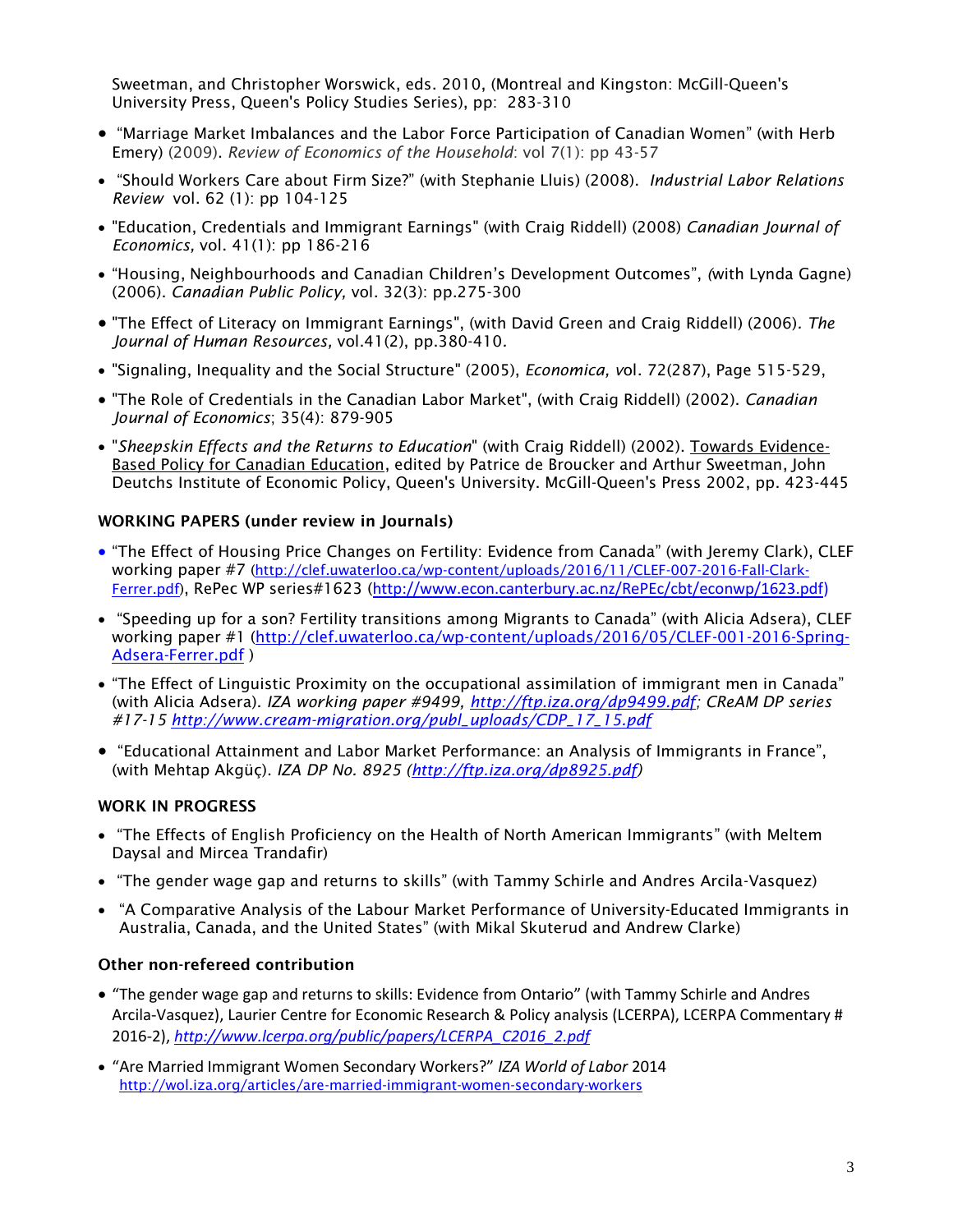- "[Evidence from Canada contradicts the common notion that migrant women are secondary](http://blogs.lse.ac.uk/usappblog/2014/06/24/evidence-from-canada-contradicts-the-common-notion-that-migrant-women-are-secondary-workers/)  [workers](http://blogs.lse.ac.uk/usappblog/2014/06/24/evidence-from-canada-contradicts-the-common-notion-that-migrant-women-are-secondary-workers/)" (with Alicia Adsera) The LSE's daily blog on American Politics and Policy, June 24 *2014 <http://blogs.lse.ac.uk/usappblog/category/authors/alicia-adsera/>*
- "The Effect of Age and Background on the Fertility Patterns of Child Migrants", *Population Change and Lifecourse Cluster Research Brief* N. 16, Sept. 2013
- *"Economic Outcomes of Adult Education and Training", (*with Craig Riddell) Prepared for the International Encyclopaedia of Education, third edition, Oxford: Elsevier. 2010. Also appears as a Chapter in "*Adult Learning and Education", 1st Edition. K.Rubenson Ed. Elsevier 201, pp. 299-304 (ISBN:* 9780123814890)

#### **RECENT PARTICIPATION IN CONFERENCES AND SEMINARS (past 4 years)**

- Presented Paper "A Comparative Analysis of the Labour Market Performance of University-Educated Immigrants in Australia, Canada, and the United States"
	- 1. 2017, September 21, 29th EALE conference (St. Gallen, Switzerland)
	- 2. 2017, June 14, European Society of Population Economics-ESPE- Annual Conference (Glasgow, Scotland)
	- 3. 2017, February 17, invited seminar, Dalhousie Univeristy (Halifax, NS)
- Presented Paper "Construction and Childcare: Revisiting the Gender Wage Gap in the Context of Occupational Segregation"
	- 1. 2016, June 2, Canadian Economics Association Meetings (Ottawa, Canada)
- Presented Paper "Linguistic proximity and work patterns of immigrant men"
	- 1. 2017, March10, invited seminar, University of Manitoba (Winnipeg, MA)
	- 2. 2016, September 2, European Population Conference, (Mainz, Germany)
	- 3. 2016, August 22, European Economic Association Annual Meetings (Geneva, Switzerland)
	- 4. 2016, June 15, European Society of Population Economics-ESPE- Annual Conference (Berlin, Germany)
	- 5. 2016, June 8, Barcelona, GSE forum (Barcelona, Spain)
	- 6. 2016, June3, *Immigration, Gender Roles and National Economies Conference,* (Princeton, US)
	- 7. 2016, May 2, Society for Labor Economics-SOLE- Annual Conference (Seattle, US)
	- 8. 2016, March 4, Invited seminar, Wilfried Laurier University (Waterloo, Canada)
	- 9. 2015, May 30, Canadian Economics Association Meetings (Toronto, Canada)

Presented Paper "The Myth of Immigrant Women as Secondary Workers"

- 1. 2015, April 17, Guest speaker at "Gender Wage Gap Workshop": [http://www.lcerpa.org/event-2015-gender](http://www.lcerpa.org/event-2015-gender-gap.html)[gap.html](http://www.lcerpa.org/event-2015-gender-gap.html) (Guelph, Canada)
- Presented Paper "Linguistic proximity and work patterns of Canadian immigrants"
	- 1. 2014, May 30, Annual CLSRN conference (Vancouver, Canada)
	- 2. 2014, October 4, Invited seminar, Ryerson University, (Toronto, Canada)
	- 3. 2014, October 24, Invited seminar, Dalhousie University, (Halifax, Canada)
- Presented Paper "Canadian immigrant women in the labour market"
	- 1. 2014, June 25, European Population Conference (Budapest, Hungary)
	- 2. 2014, June 18, European Society for Population Economics (Braga, Portugal)
	- 3. 2014, May 30, Canadian Economics Association Meetings (Vancouver, Canada)
	- 4. 2014, March 21, Invited seminar, Saskatoon University (Saskatoon, Canada)
	- 5. 2014, February 7, Invited seminar, McMaster University (Hamilton, Canada)
	- 6. 2014 January 4. American Economic Association annual meetings (Philadelphia, USA)
	- 7. 2013 October. Conference on the Economics of Immigration: Canada in a Globalized World: Maximizing the Economic Contribution of Migration to Canada (Ottawa, Canada)
	- 8. 2013 October. CRDCN National Conference: Canadian Data: Looking back, moving forward (Waterloo, Canada).
	- 9. 2013 April. Migration, Global Development, New Frontiers. CREAM conference (London, England)
	- 10. 2013 April. Guest Speaker. Prentice Institute Seminar Series (Lethbridge, Canada)
- Presented Paper "International perspective on immigrant fertility"
	- 1. 2015, Jan 3, American Economic Association annual meetings (Boston, USA)
- Presented Paper "Canada's Immigration Policy and Labour Shortages"